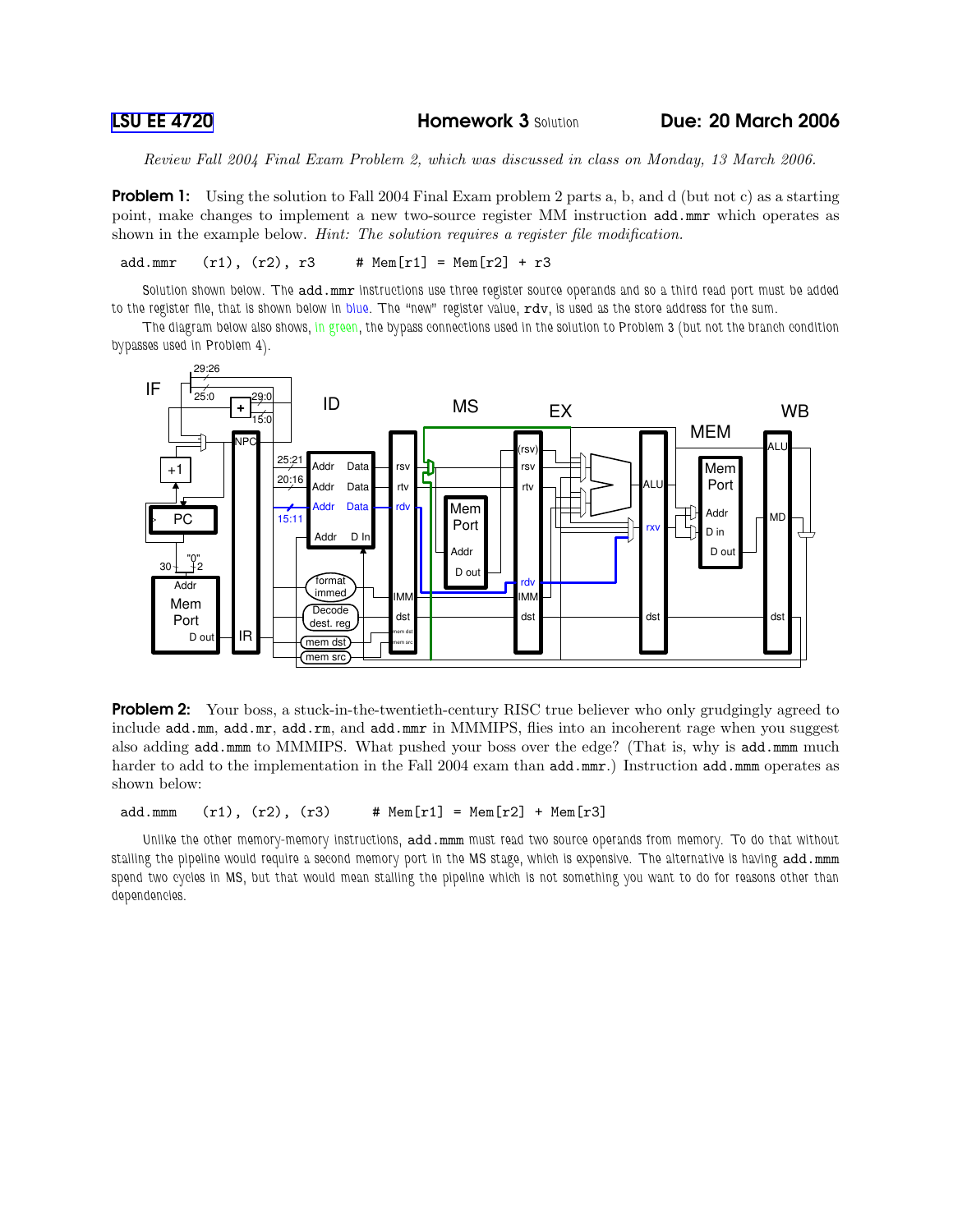**Problem 3:** Write a pair of programs intended to show the benefit of MMMIPS. Both programs should do the same thing, program A should use ordinary MIPS instructions and run on the MIPS pipeline shown below. Program B should use MMMIPS instructions and run on the implementation shown in the exam solution. Reasonable bypass connections may be added, including those needed for branches.

## (a) Show the programs.

Two pairs of programs are shown below, each program adds 7 to all the elements of an array. Program  $A$ -1 has 5 instructions in a loop body and executes at 1.2 CPI; program  $B$ -1 has 3 instructions and executes at 1.67 CPI. Since the programs are different (albeit accomplishing the same thing) CPI cannot be used to compare them. Instead, performance will be measured in cycles per element. (Think of it as execution time divided by the number of iterations in the array.) Both programs handle one element per iteration,  $A$ -1 completes an iteration in 6 cycles and  $B$ -1 completes an iteration in 5 cycles, so that  $B$ -1 is faster despite having a higher CPI.

(Program  $A$ -1 stalls in cycle 5 so that the branch can get r2; program  $B$ -1 stalls in 5 so that  $\text{add. mm}$  can get r2 and again in cycle 7 so the branch can get r2.)

Programs A-2 and B-2 perform the same function but operate on two elements per iteration (using a technique called loop unrolling). This eliminates all stalls and so both run at a CPI of 1, however the margin of CPE of  $B$ -2 over  $A$ -1 is now higher (since B-2 had more stalls to eliminate).

Both pairs of programs show an advantage for MMMIPS.

(b) Compute the execution time (in cycles) of each program. The comparison should be fair so each program should be producing the same result.

See above.



Programs on next page.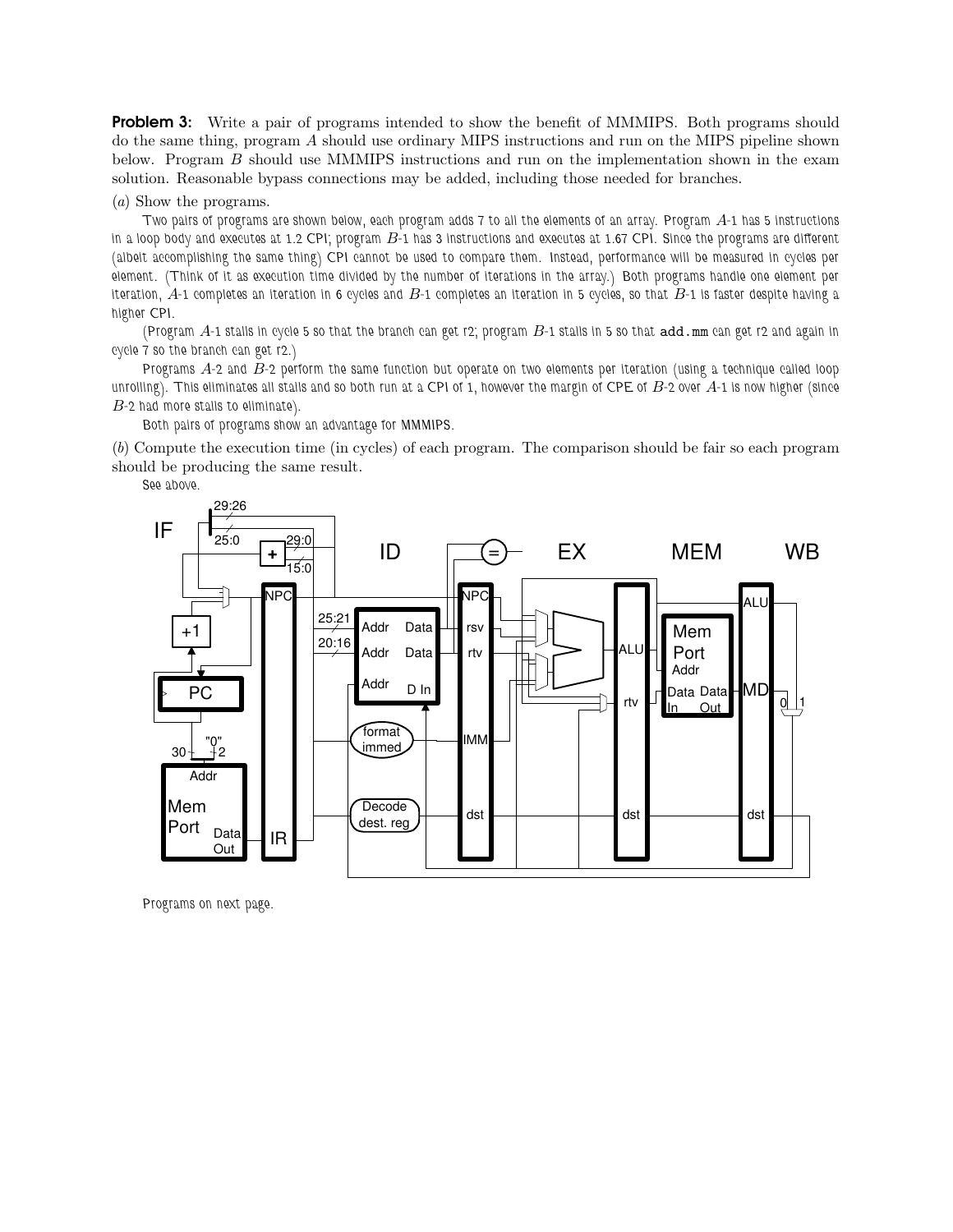```
## A-1: Regular MIPS. Loop handles one element per iteration.
#
# Cycles per instruction: 6 / 5 = 1.2
# Cycles per element: 6 / 1 = 6
#
LOOP:
# Cycle 0 1 2 3 4 5 6 7 8 9 10
1w r1,0(r2) IF ID EX ME WB<br>addi r2, r2, 4 IF ID EX ME<br>addi r1, r1, 7 IF ID EX
                  IF ID EX ME WB
                     IF ID EX ME WB
bneq r2, r9, LOOP IF ID -> EX ME WB<br>bneq r2, r9, LOOP IF ID -> EX ME WB
sw r1, -4(r2) IF \rightarrow ID EX ME WB
# Second iteration below.
\frac{1}{2} lv r1,0(r2) \frac{1}{2} lF ID EX ME WB addi r2, r2, 4 \frac{1}{2} IF ID EX ME WB
addi r2, r2, 4
# Cycle 0 1 2 3 4 5 6 7 8 9 10
## B-1: Memory-memory MIPS (MMMIPS). Loop handles one element per iteration.
 #
# Assumes bypass from ME to MS to avoid stalls. (Not on exam soln.)
#
# Cycles per instruction: (8-3)/3 = 5/3 = 1.67
# Cycles per element: (8-3)/1 = 5/1 = 5
#
LOOP:
# Cycle 0 1 2 3 4 5 6 7 8 9 10 11 12 13 14 15 16 17
add.mm (r2),(r2), 7 IF ID MS EX ME WB
 bneq r2, r9, LOOP IF ID MS EX ME WB
 addi r2, r2, 4 IF ID MS EX ME WB
# Second iteration below.
add.mm (r2),(r2), 7 IF ID -> MS EX ME WB<br>bneq r2, r9, LOOP IF -> ID -> MS EX ME WB
bneq r2, r9, L00Paddi r2, r2, 4 IF \rightarrow ID MS EX ME WB# Third iteration below.
add.mm (r2),(r2), 7 IF ID -> MS EX ME WB
bneq r2, r9, LOOP IF \rightarrow ID \rightarrow MS EX ME WBaddi r2, r2, 4 IF -> ID MS EX ME WB
# Cycle 0 1 2 3 4 5 6 7 8 9 10 11 12 13 14 15 16 17
```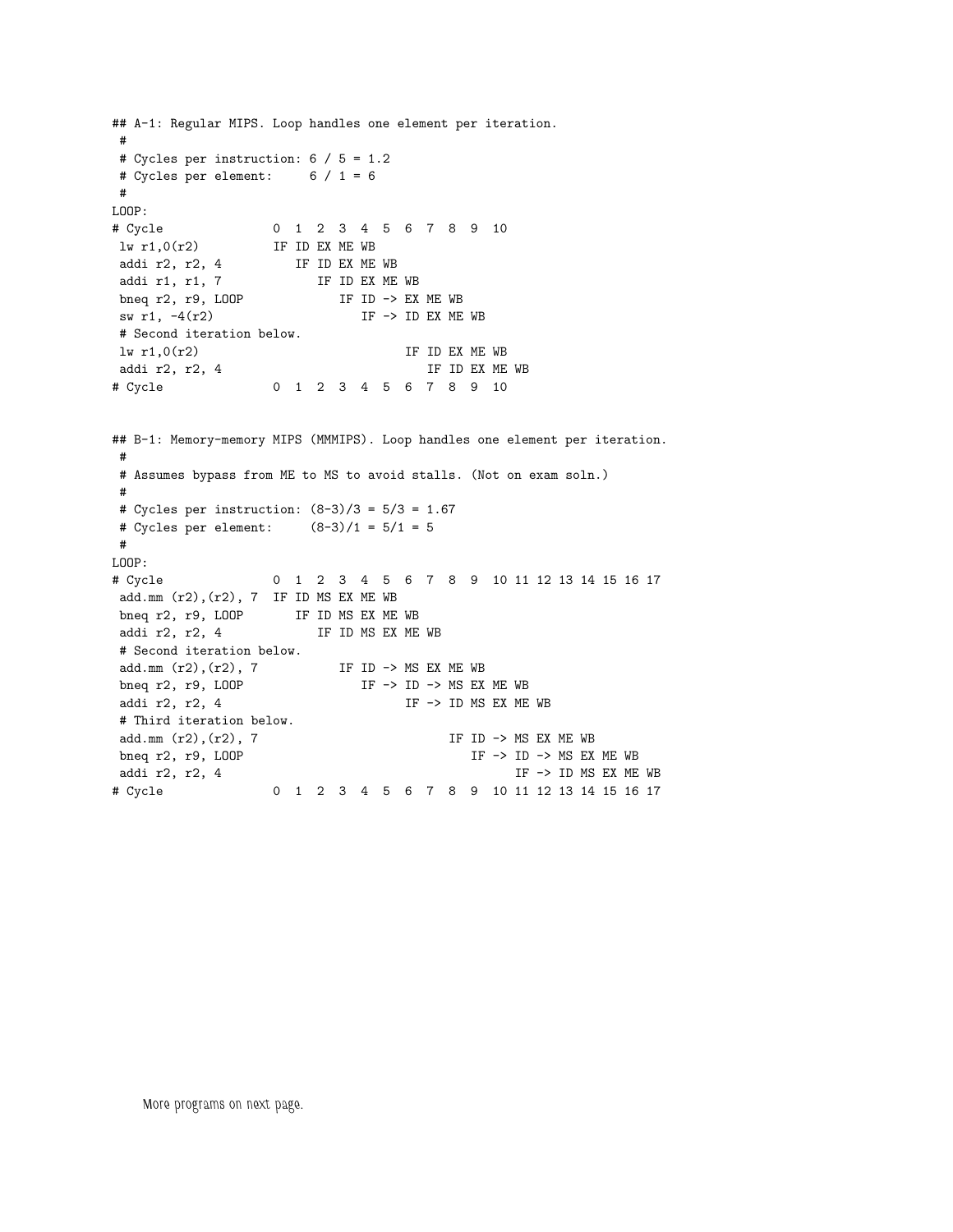```
## A-2: Regular MIPS. Loop handles two elements per iteration.
#
# Cycles per instruction: 8 / 8 = 1
# Cycles per element: 8 / 2 = 4
 #
LOOP: # 8 / 2 = 4# Cycle 0 1 2 3 4 5 6 7 8 9 10
 lw r1,0(r2) IF ID EX ME WB
\begin{array}{ccc} -2 & 3 & 4 & 5 \\ -1 & 1 & 0 & 0 \\ 1 & 1 & 1 & 4 & 0 \\ 2 & 3 & 4 & 5 \\ 3 & 1 & 1 & 4 & 0 \\ 3 & 1 & 1 & 4 & 0 \\ 3 & 1 & 1 & 1 & 0 \\ 3 & 1 & 1 & 1 & 0 \\ 3 & 1 & 1 & 1 & 0 \\ 3 & 1 & 1 & 1 & 0 \\ 3 & 1 & 1 & 1 & 0 \\ 3 & 1 & 1 & 1 & 0 \\ 3 & 1 & 1 & 1 & 0 \\ 3 & 1 & 1 & 1 & 0 \\ 3 & 1 & 1 & 1 &addi r2, r2, 8 IF ID EX ME WB
add r1, r1, 7 IF ID EX ME WB
add r11, r11, 7 IF ID EX ME WB
\frac{1}{2} sw r1, -8(r2) IF ID EX ME WB<br>bneq r2, r9, LOOP IF ID EX ME WB
bneq r2, r9, L00Psw r1, -4(r2) IF ID EX ME WB
# Second iteration below.
\ln r1,0(r2) IF ID EX ME WB
# Cycle 0 1 2 3 4 5 6 7 8 9 10 11
## B-2: Memory-memory MIPS (MMMIPS). Loop handles two elements per iteration.
#
# Assumes bypass from ME and WB to MS to avoid stalls. (Not on exam soln.)
#
# Cycles per instruction: 5/5 = 1
# Cycles per element: 5/2 = 2.5
 #
LOOP: # CPE: 5/2 = 2.5
# Cycle 0 1 2 3 4 5 6 7 8 9 10 11 12 13 14 15 16 17
add.mm (r2),(r2), 7 IF ID MS EX ME WB
add.mm (r12),(r12), 7 IF ID MS EX ME WB
addi r2, r2, 8 IF ID MS EX ME WB<br>bneq r12, r9, LOOP IF ID MS EX ME WB
bneq r12, r9, L00Paddi r12, r12, 8 IF ID MS EX ME WB
# Second iteration below.
add.mm (r2), (r2), 7 IF ID MS EX ME WB
add.mm (r12), (r12), 7 IF ID MS EX ME WB
addi r2, r2, 8 IF ID MS EX ME WB
bneq r12, r9, LOOP IF ID MS EX ME WB
addi r12, r12, 8 IF ID MS EX ME WB
# Cycle 0 1 2 3 4 5 6 7 8 9 10 11 12 13 14 15 16 17
```